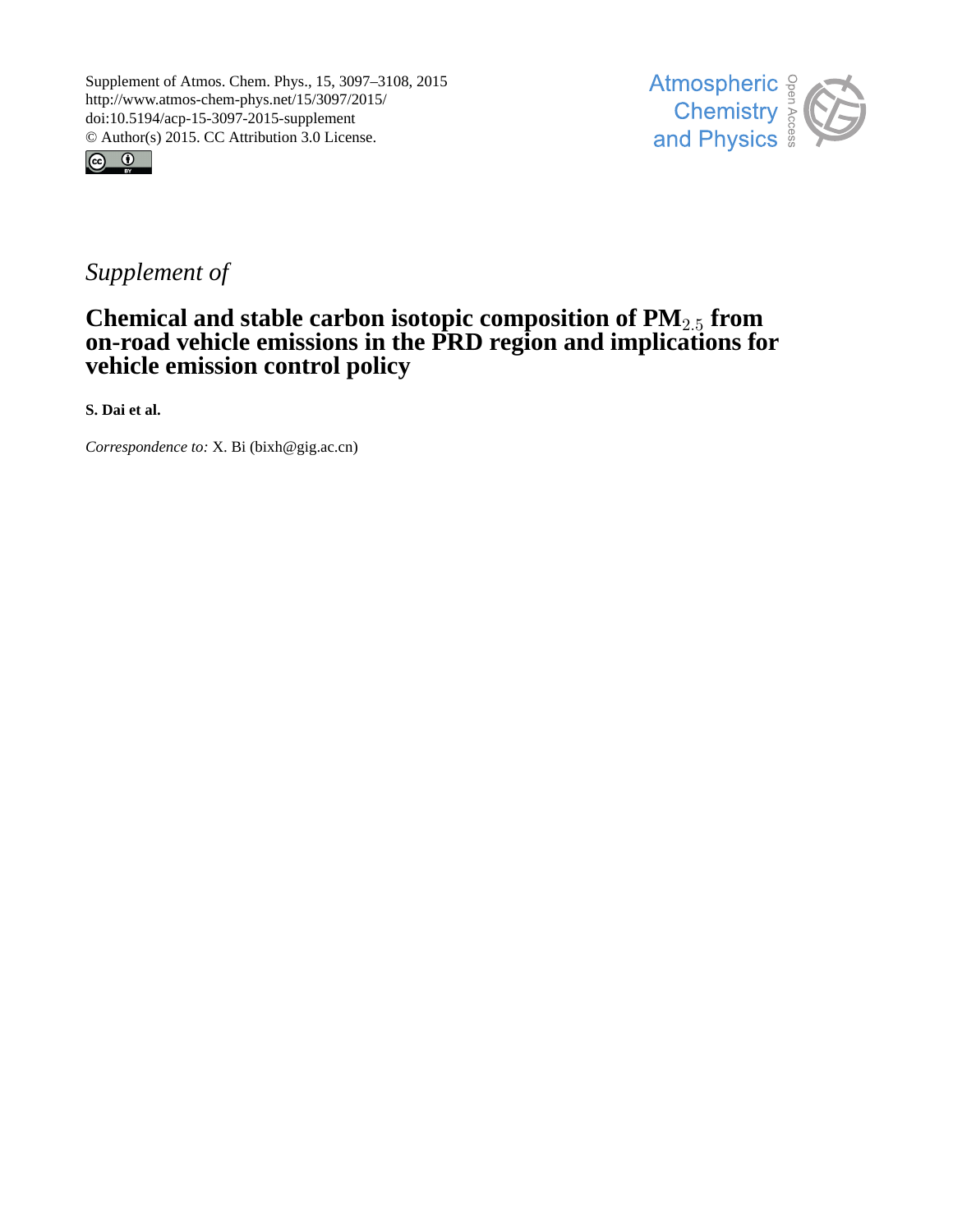#### **Experimental details of chemical analysis**

#### *1. OC/EC*

 A punch (1.5×1.0 cm) of each filter was taken for the measurements of OC and EC using a thermal/optical transmittance aerosol carbon analyzer (Sunset Laboratory) with the NIOSH method for diesel soot [\(NIOSH, 1999\)](#page-12-0).

## *2. Water soluble organic carbon*

 An additional four punches were taken from each filter and extracted in 10 mL of 18.2-Mohm MilliQ water and sonicated for 60 min. After filtration, the extract was analyzed for WSOC with a Sievers Model TOC-V CPH TOC analyzer (Shimadzu 10 Corporation, Japan). Method detection limit (MDL) of 0.08 μg C m<sup>-3</sup> for WSOC is estimated by three times of the standard deviation of field blanks.

*3. Water soluble inorganic ions*

 Sample preparation for water soluble ions was the same as that for WSOC which 14 has been described above. The extract was analyzed for  $Li^+$ ,  $Na^+$ ,  $NH_4^+$ ,  $K^+$ ,  $Mg^{2+}$ ,  $Ca^{2+}$ , F<sup>-</sup>, Cl<sup>-</sup>, NO<sub>2</sub><sup>-</sup>, Br<sup>-</sup>, NO<sub>3</sub><sup>-</sup>, PO<sub>4</sub><sup>3-</sup> and SO<sub>4</sub><sup>2-</sup> using ion chromatography (Metrohm, Herisau, Switzerland). The corresponding MDL were 0.008, 0.010, 0.012, 0.026, 17 0.015, 0.036, 0.005, 0.015, 0.015, 0.020, 0.030, 0.030 and 0.030  $\mu$ g m<sup>-3</sup>, respectively. The reproducibility tests showed that the relative standard deviation of each ion was generally lower than 5%.

*4. Metal elements*

 The extraction and instrumental analyses were executed according to the method in previous study [\(He et al., 2008\)](#page-11-0) with minor modifications. Briefly, four punches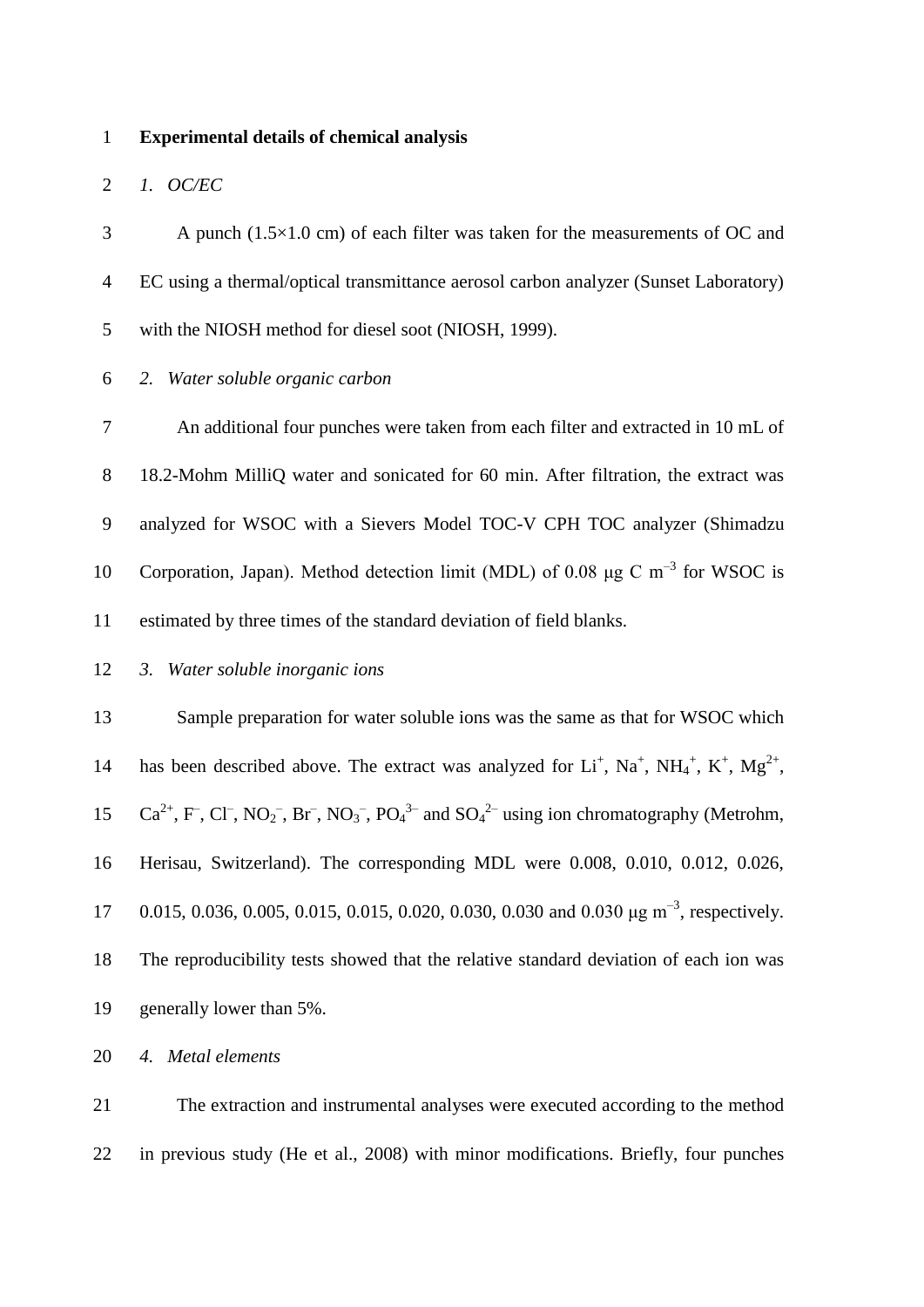| 23 | $(1.5 \times 1.0 \text{ cm})$ of each filter were first extracted in a XP-1500 digestion bomb (CEM          |
|----|-------------------------------------------------------------------------------------------------------------|
| 24 | Corp., USA) with a mixture of 4 ml of HNO <sub>3</sub> (Merck Corp., Germany), 1 ml of HCl                  |
| 25 | (Guangzhou Chemical Reagent Factory, China), and 0.2 ml of HF (Guangzhou                                    |
| 26 | Chemical Reagent Factory, China), and digested by a MARS5 microwave digestion                               |
| 27 | unit (CEM Corp., USA). The digestion was carried out at 175 °C for 25 min. The                              |
| 28 | resulting solution was diluted to 50 ml with ultra-pure water generated from a Milli-Q                      |
| 29 | system (Millipore Corp., USA). The final solutions were measured by an Agilent                              |
| 30 | 7700X ICP-MS instrument equipped with a Babington nebulizer (Agilent Corp.,                                 |
| 31 | USA). The MDL (in ng m <sup>-3</sup> ) were Li (1.89), Be (0.056), Na (1.57), Mg (0.413), Al                |
| 32 | (0.582), K (12.8), Ca (4.92), V (0.33), Cr (0.127), Mn (0.362), Fe (59.5), Co (0.033),                      |
| 33 | Ni (1.10), Cu (0.314), Zn (0.831), Ga (0.005), As (0.014), Se (0.174), Rb (0.009), Sr                       |
| 34 | $(0.009)$ , Ag $(0.009)$ , Cd $(0.014)$ , Cs $(0.005)$ , Ba $(0.188)$ , Tl $(0.005)$ , Pb $(0.198)$ , and U |
| 35 | (0.005). A certified reference soil material (GBW07403 (GSS-3), China National                              |
| 36 | Institute of Metrology) was analyzed to evaluate the accuracy of the method. In result,                     |
| 37 | all elements showed small relative deviations of <30% from the standard values. The                         |
| 38 | precisions of analysis for the elements quantified were all less than 10%. All the                          |
| 39 | results were then corrected for filter blanks.                                                              |

*5. Organic compounds*

41 Filters were extracted with 30 mL dichloromethane (DCM) using ultrasonic agitation under 30 °C and filtered. The procedure was repeated three times. The combined extracts were filtered and concentrated by rotary evaporation under vacuum. Each sample was concentrated to about 0.5 mL. Interfering compounds were removed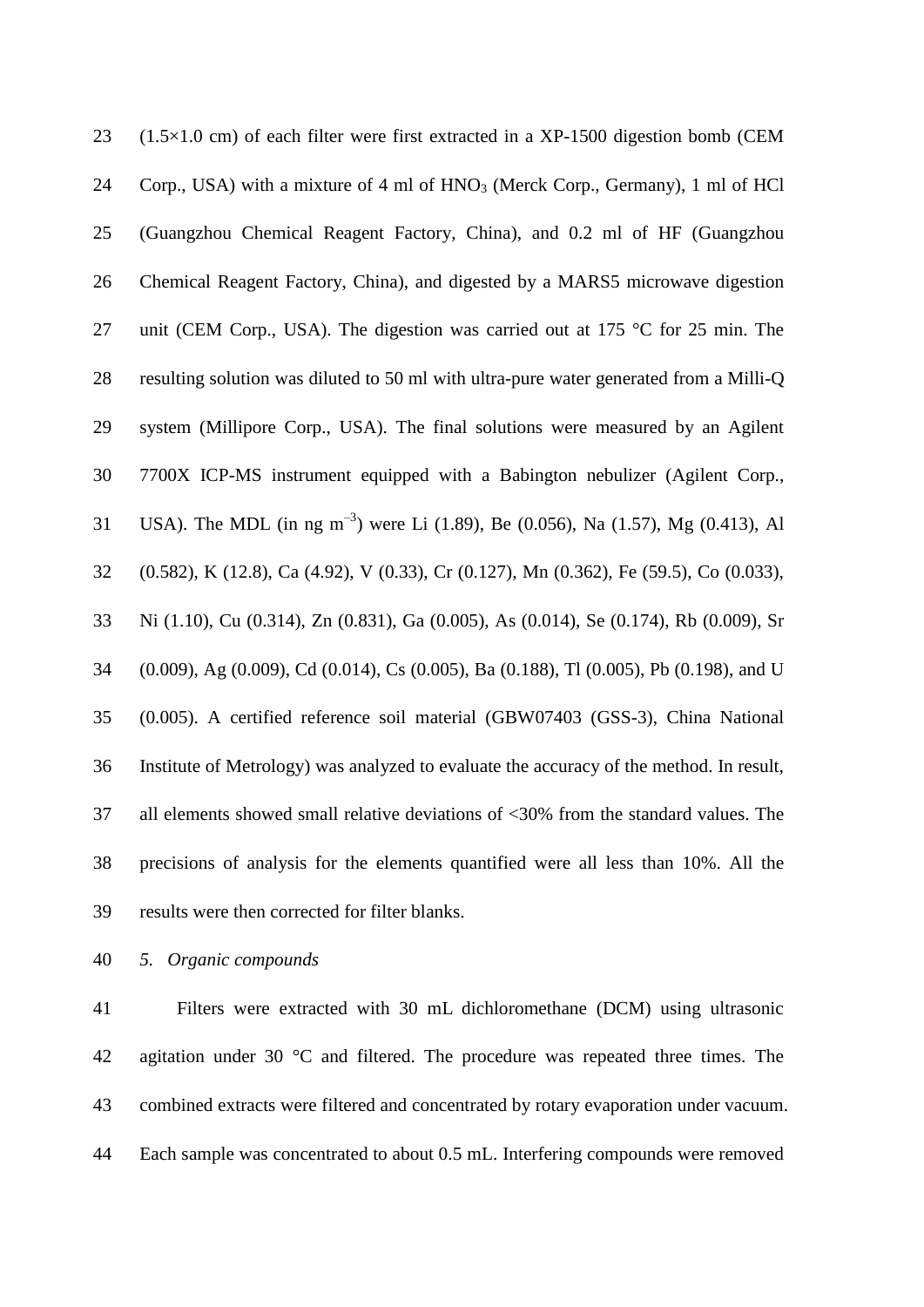by liquid-solid chromatography using 2:1 silica-alumina column. Two fractions were eluted. Fraction I (40 mL of hexane) contained n-alkanes, hopanes and steranes, while fraction II (100 mL of DCM-hexane (1:1)) contained the priority PAHs. Then under a gentle stream of nitrogen, fraction I and fraction II were reduced almost to dryness and redissolved with 100 μL n-hexane. Then, the two fractions were analyzed on GC-MS according to the previous study [\(Wu et al., 2005\)](#page-12-1).

## *6. Stable carbon isotopic composition*

 A small punch which contain about 0.3 mg carbon of each filter was taken for the measurements of isotope abundance with a Finnigan MAT-252 mass spectrometer (Thermo Electron Corporation, USA). The carbon isotope composition (δ13C) is calculated using a reference standard material (GBW04408, China National Institute 56 of Metrology), which standard value is -36.91  $\pm 0.10 \delta^{13}C_{VPDB} \times 10^{-3}$ .  $\delta^{13}C$  in samples are usually expressed as:

$$
\delta^{13}C = ((13C/12C_{sample})/(13C/12C_{standard}) - 1) \times 1000
$$

 Samples were analyzed at least in duplicate with a maximum allowable difference of 0.1‰.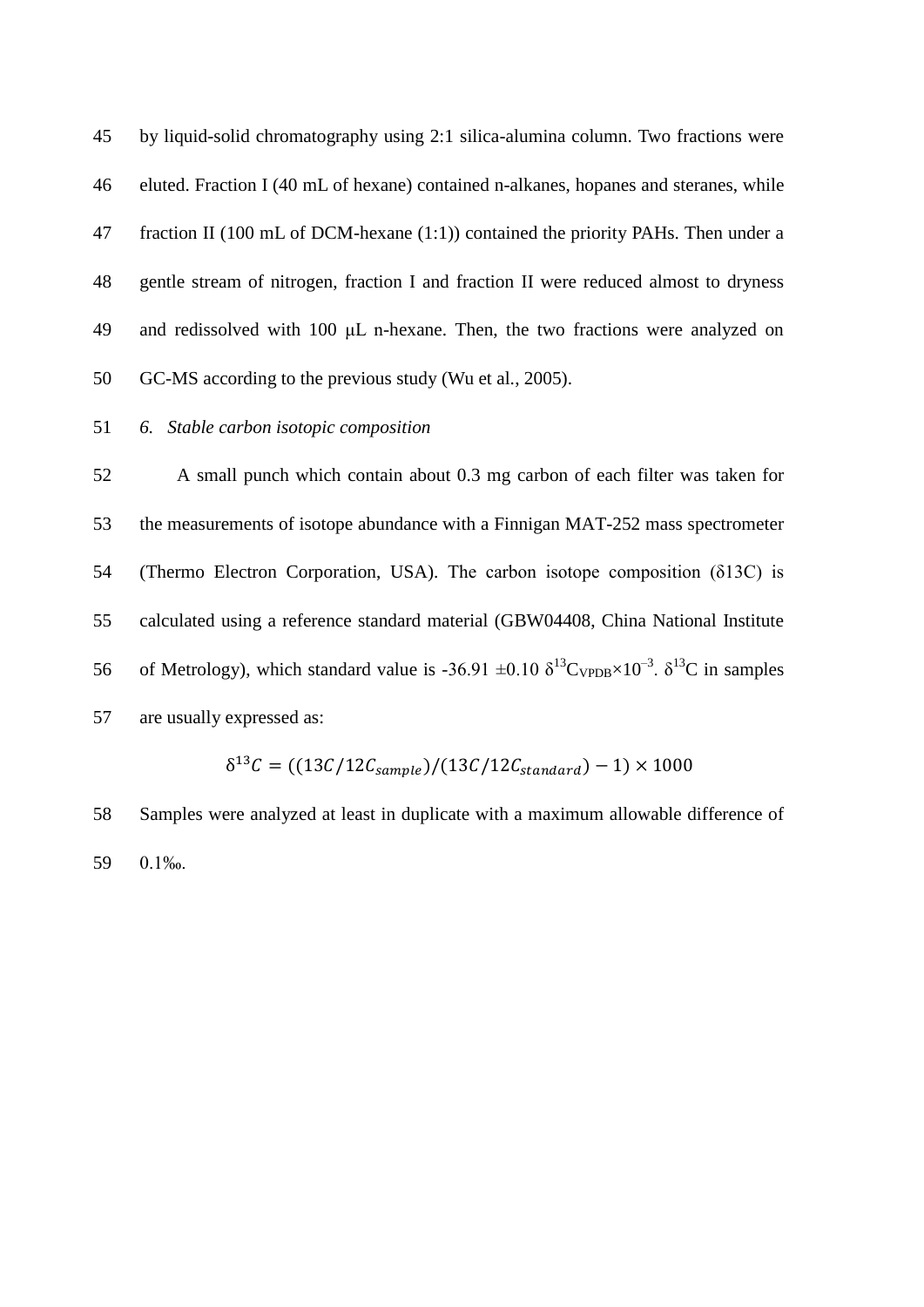| Test<br>$\#$     | Time                    | Vehicle<br>Number | <b>DV</b><br>Percent<br>(% ) | GV<br>Percent<br>(% ) | <b>LPGV</b><br>Percent<br>(% ) | Ave.<br>Temp.<br>$({}^{\circ}\mathbb{C})$ | Ave.<br>R.H.<br>(% ) | Ave.<br>Wind<br>Speed<br>$(m s^{-1})$ |
|------------------|-------------------------|-------------------|------------------------------|-----------------------|--------------------------------|-------------------------------------------|----------------------|---------------------------------------|
| $\mathbf{1}$     | 10/08/13<br>7:30-19:00  | 25654             | 20.1                         | 51.6                  | 28.2                           | 35.88                                     | 45.99                | 3.80                                  |
| $\mathbf{2}$     | 10/08/13<br>19:30-7:00  | 13913             | 13.8                         | 48.5                  | 37.8                           | 32.62                                     | 50.14                | 3.69                                  |
| 3                | 11/08/13<br>7:30-19:00  | 24791             | 11.6                         | 69.5                  | 18.9                           | 34.03                                     | 46.64                | 3.81                                  |
| $\overline{4}$   | 11/08/13<br>19:30-7:00  | 11977             | 14.0                         | 53.7                  | 32.3                           | 32.74                                     | 57.08                | 3.27                                  |
| 5                | 12/08/13<br>7:30-19:00  | 27555             | 13.6                         | 68.8                  | 17.6                           | 36.13                                     | 42.69                | 3.95                                  |
| 6                | 12/08/13<br>19:30-7:00  | 13435             | 14.3                         | 50.4                  | 35.3                           | 34.04                                     | 50.70                | 3.56                                  |
| $\boldsymbol{7}$ | 13/08/13<br>7:30-19:00  | 27606             | 13.2                         | 69.6                  | 17.3                           | 34.58                                     | 50.62                | 3.96                                  |
| 8                | 13/08/13<br>19:30-7:00  | 13661             | 14.0                         | 54.7                  | 31.3                           | 31.51                                     | 59.31                | 3.33                                  |
| 9                | 14/08/13<br>7:30-19:00  | 26947             | 13.4                         | 68.9                  | 17.8                           | 30.50                                     | 51.41                | 3.99                                  |
| 10               | 14/08/13<br>19:30-23:30 | 6756              | 9.4                          | 61.9                  | 28.7                           | 28.63                                     | 60.22                | 3.80                                  |

60 **Table S1.** Vehicle counts and meteorological parameters during the 10 sampling

61 periods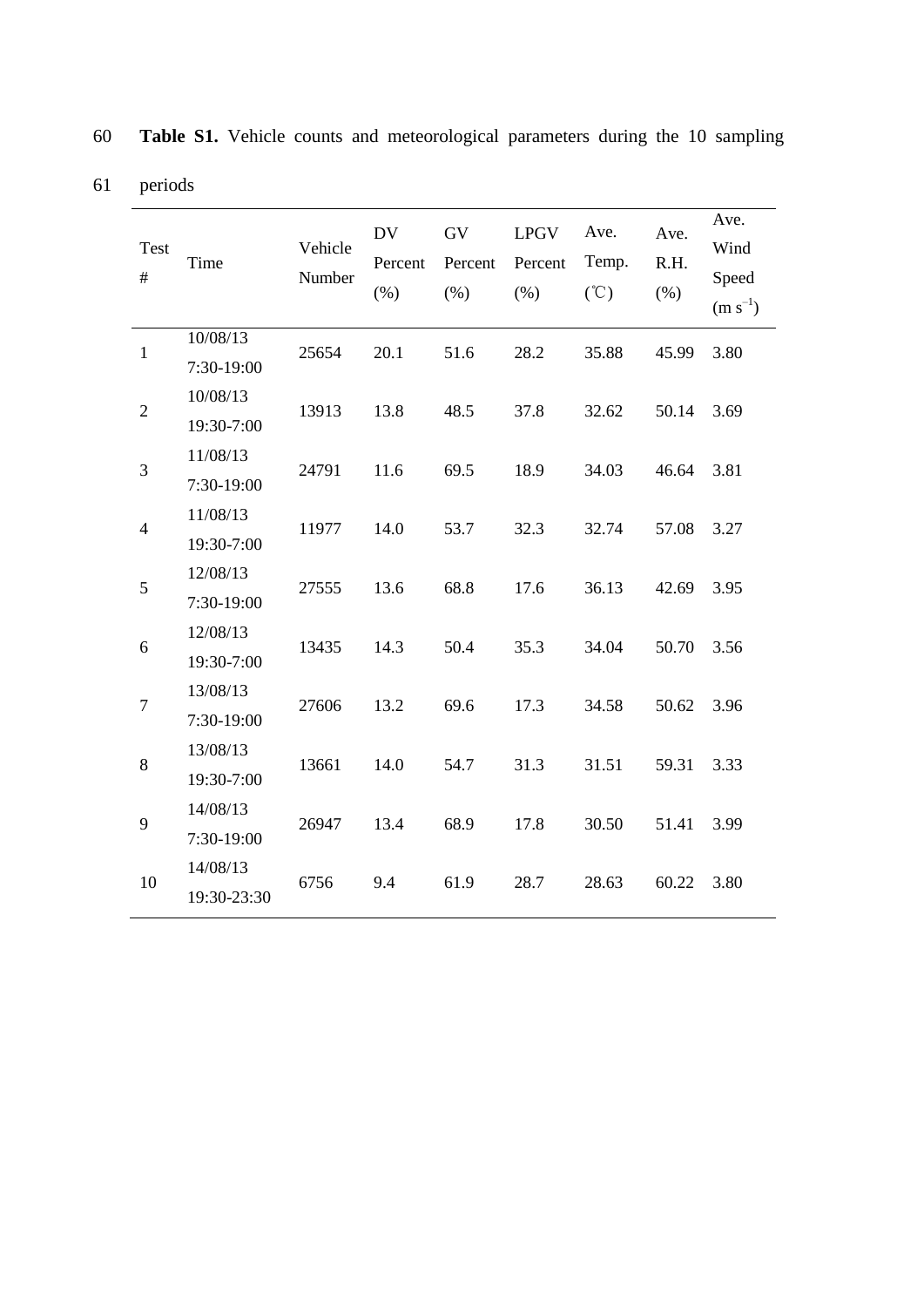| Species                    | Inlet                | Outlet               | Species                                                                                 | Inlet      | Outlet     |
|----------------------------|----------------------|----------------------|-----------------------------------------------------------------------------------------|------------|------------|
| Mass                       | 71                   | 204                  | OC                                                                                      | $20.0\,$   | 44.7       |
| EC                         | 6.89                 | 30.3                 | <b>WSOC</b>                                                                             | 6.21       | 8.00       |
| $\delta^{13}C, \%$         | $-26.089$            | $-25.384$            |                                                                                         |            |            |
|                            |                      |                      | Water soluble ions                                                                      |            |            |
| $\mathbf{F}^-$             | 0.023                | 0.045                | $\rm Li^+$                                                                              | <b>BDL</b> | <b>BDL</b> |
| $Cl^{-}$                   | 0.664                | 6.86                 | $Na+$                                                                                   | 0.724      | 4.92       |
| $NO_2^-$                   | BDL <sup>b</sup>     | <b>BDL</b>           |                                                                                         | 0.787      | 1.02       |
| $Br^-$                     | $\operatorname{BDL}$ | $\operatorname{BDL}$ | $\mathbf{NH_4}^+$<br>$\mathbf{K}^+$                                                     | 0.182      | 0.271      |
| $NO_3^-$                   | 0.603                | 0.756                |                                                                                         | 0.058      | 0.314      |
|                            |                      |                      | $\begin{array}{c} \mathbf{M} \mathbf{g}^{2+} \\ \mathbf{C} \mathbf{a}^{2+} \end{array}$ | 0.601      |            |
| PO <sub>4</sub>            | $\rm ND$             | 0.036                |                                                                                         |            | 1.93       |
| $SO_4^2$                   | 2.44                 | 3.30                 |                                                                                         |            |            |
|                            |                      |                      | Metal elements                                                                          |            |            |
| $\rm Li$                   | 0.0048               | 0.0077               | Zn                                                                                      | 0.299      | 0.516      |
| Be                         | 0.0002               | 0.0006               | Ga                                                                                      | 0.0432     | 0.0938     |
| $\rm Na$                   | 3.00                 | 8.79                 | As                                                                                      | 0.0339     | 0.0344     |
| Mg                         | 1.04                 | 1.79                 | Se                                                                                      | 0.0064     | 0.0078     |
| $\mathbf{Al}$              | 1.92                 | 6.19                 | Rb                                                                                      | 0.0154     | 0.0291     |
| K                          | 0.658                | 1.09                 | $S_{r}$                                                                                 | 0.0234     | 0.0604     |
| Ca                         | 2.53                 | 4.97                 | Ag                                                                                      | 0.0050     | 0.0051     |
| $\mathbf V$                | 0.0107               | 0.0195               | $\ensuremath{\mathrm{Cd}}$                                                              | 0.0032     | 0.0035     |
| Cr                         | 0.0413               | 0.0635               | $\mathbf{C}\mathbf{s}$                                                                  | 0.0011     | 0.0022     |
| ${\rm Mn}$                 | 0.0235               | 0.139                | Ba                                                                                      | 0.236      | 0.552      |
| Fe                         | 0.707                | 5.96                 | $\rm Tl$                                                                                | 0.0005     | 0.0007     |
| Co                         | 0.0005               | 0.0025               | ${\rm Pb}$                                                                              | 0.0593     | 0.0700     |
| Ni                         | 0.0008               | 0.0107               | U                                                                                       | 0.0003     | 0.0007     |
| $\ensuremath{\mathrm{Cu}}$ | 0.0348               | 0.157                |                                                                                         |            |            |
|                            |                      |                      | Organic compounds                                                                       |            |            |
| C11                        | 1.49                 | 1.98                 | <b>CHR</b>                                                                              | 0.22       | 1.31       |
| C12                        | 2.09                 | 2.70                 | <b>BbF</b>                                                                              | 0.34       | $\rm 0.84$ |
| C13                        | 0.71                 | 1.11                 | <b>BkF</b>                                                                              | 0.13       | 0.31       |
| C14                        | 2.60                 | 3.52                 | BaP                                                                                     | 0.24       | $0.81\,$   |
| C15                        | 2.49                 | 3.71                 | IcdP                                                                                    | 0.34       | 0.62       |
| C16                        | 5.26                 | 7.28                 | DBahA                                                                                   | 0.05       | $0.08\,$   |
| C17                        | 4.39                 | 6.43                 | <b>BghiP</b>                                                                            | 0.63       | 1.46       |
| C18                        | 4.19                 | 6.66                 | $\mathop{\hbox{Ts}}$                                                                    | 0.21       | 1.94       |
|                            |                      |                      |                                                                                         |            |            |
| C19                        | 2.59                 | 5.99                 | Tm                                                                                      | 0.27       | 2.30       |
| C20                        | 2.23                 | 7.43                 | HP29                                                                                    | 1.05       | 8.99       |
| C21                        | 2.18                 | 10.3                 | HP30                                                                                    | 1.92       | 14.5       |
| C22                        | 2.74                 | 16.0                 | HP31S                                                                                   | 0.70       | 5.06       |
| C <sub>23</sub>            | 3.94                 | 23.3                 | HP31R                                                                                   | 0.49       | 3.48       |
| C <sub>24</sub>            | 4.23                 | 28.6                 | HP32S                                                                                   | 0.46       | 3.34       |
| C <sub>25</sub>            | 4.97                 | 25.0                 | HP32R                                                                                   | 0.35       | 2.61       |
| C <sub>26</sub>            | 4.97                 | 19.6                 | HP33S                                                                                   | 0.32       | 2.50       |
| C27                        | 8.29                 | 22.8                 | HP33R                                                                                   | 0.21       | 1.67       |
| C28                        | 5.39                 | 15.9                 | HP34S                                                                                   | 0.21       | 1.67       |
| C29                        | 9.62                 | 16.3                 | HP34R                                                                                   | 0.12       | 1.06       |
| C30                        | 5.08                 | 11.2                 | HP35S                                                                                   | 0.13       | 1.17       |
| C31                        | 14.6                 | 17.0                 | HP35R                                                                                   | $0.08\,$   | 0.72       |
| C32                        | 4.67                 | 8.51                 | $27a\alpha aS$                                                                          | 0.08       | 0.71       |
| C33                        | 6.46                 | 7.37                 | $27\alpha\beta\beta R$                                                                  | 0.13       | 1.07       |
| C <sub>34</sub>            | 1.70                 | 4.68                 | $27\alpha\beta\beta S$                                                                  | 0.10       | 0.85       |
| C <sub>35</sub>            | 1.12                 | 2.37                 | $27a\alpha\alpha R$                                                                     | 0.12       | 0.87       |
| C36                        | 0.58                 | 1.08                 | $28a\alpha aS$                                                                          | $0.08\,$   | 0.49       |
| <b>ACY</b>                 | 0.01                 | 0.06                 | $28\alpha\beta\beta R$                                                                  | 0.13       | 0.93       |
| $\rm{ACE}$                 | 0.01                 | 0.02                 |                                                                                         | 0.11       |            |
|                            |                      |                      | $28\alpha\beta\beta S$                                                                  |            | 0.77       |
| ${\rm FLO}$                | 0.07                 | 0.14                 | $28a\alpha\alpha R$                                                                     | 0.13       | 0.87       |
| PHE                        | 0.28                 | 0.84                 | $29a\alpha aS$                                                                          | 0.20       | 1.36       |
| <b>ANT</b>                 | 0.03                 | 0.13                 | $29\alpha\beta\beta R$                                                                  | 0.22       | 1.56       |
| <b>FLA</b>                 | 0.18                 | 0.96                 | 29αββS                                                                                  | 0.19       | 1.34       |
| <b>PYR</b>                 | 0.22                 | 1.54                 | $29a\alpha\alpha R$                                                                     | 0.19       | 1.17       |

62 **Table S2.** Average concentrations of species and stable carbon isotopic composition

64 <sup>*a*</sup> The concentrations are in μg m<sup>-3</sup> except those for organic compounds in ng m<sup>-3</sup>. <sup>*b*</sup> BDL, below detection limit.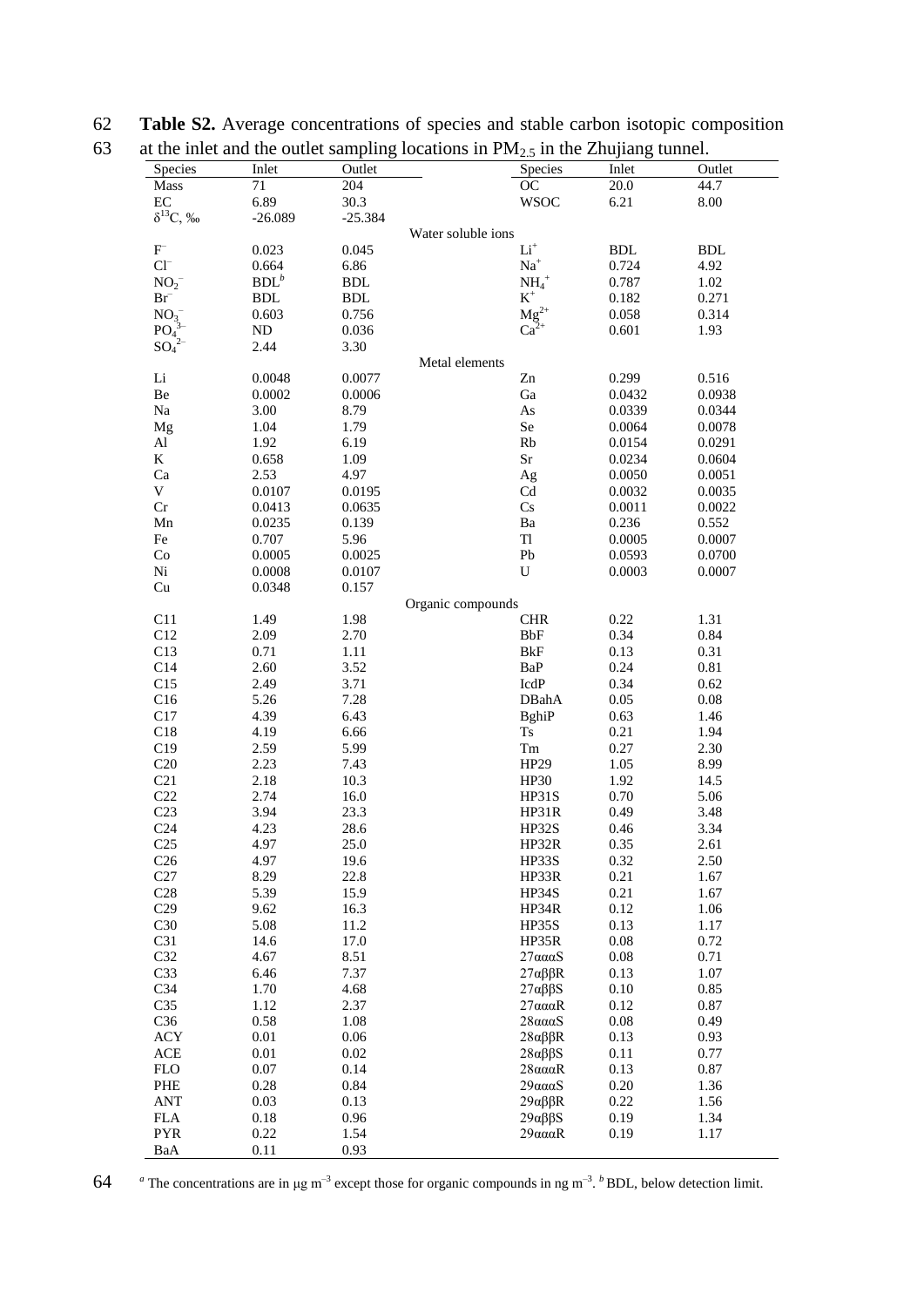| Species         | Emission factor | $SD^a$  |
|-----------------|-----------------|---------|
| $PM2.5$ mass    | 92.4            | 8.9     |
| <b>OC</b>       | 16.7            | 1.9     |
| EC              | 16.4            | 2.1     |
| <b>WSOC</b>     | 1.31            | 0.3     |
| <b>WSII</b>     |                 |         |
| F               | 0.02            | 0.008   |
| $Cl^{-}$        | 4.17            | 0.9     |
| NO <sub>3</sub> | 0.10            | 0.03    |
| PO <sub>4</sub> | 0.02            | 0.02    |
| $SO_4^2$        | 0.61            | 0.1     |
| $Na+$           | 2.88            | 0.5     |
| $NH_4^+$        | 0.17            | 0.06    |
| $\mbox{K}^+$    | 0.06            | 0.02    |
| $Mg^{2+}$       | 0.18            | 0.02    |
| $Ca^{2+}$       | 0.95            | 0.3     |
| Metal elements  |                 |         |
| Li              | 0.002           | 0.001   |
| Be              | 0.0002          | 0.0001  |
| Na              | 3.53            | 0.4     |
| Mg              | 0.50            | 0.08    |
| AI              | 3.15            | 0.3     |
| K               | 0.34            | 0.04    |
| Ca              | 1.93            | 0.3     |
| V               | 0.007           | 0.0004  |
| Cr              | 0.01            | 0.0008  |
| Mn              | 0.08            | 0.02    |
| Fe              | 3.91            | 0.2     |
| Co              | 0.002           | 0.003   |
| Ni              | 0.008           | 0.002   |
| Cu              | 0.09            | 0.01    |
| Zn              | 0.16            | 0.02    |
| Ga              | 0.04            | 0.003   |
| As              | 0.005           | 0.001   |
| Se              | 0.0009          | 0.0003  |
| Rb              | 0.01            | 0.002   |
| Sr              | 0.03            | 0.003   |
| Ag              | 0.0001          | 0.00002 |
| Cd              | 0.0003          | 0.00004 |
| Cs              | 0.0008          | 0.0002  |
| Ba              | 0.25            | 0.03    |
| T1              | 0.0001          | 0.00001 |
| Pb              | 0.01            | 0.0007  |
| $\mathbf U$     | 0.0003          | 0.0002  |

**Table S3** Average emission factors (mg vehicle<sup>-1</sup>  $km^{-1}$ ) of species in PM<sub>2.5</sub> in the

| Zhujiang tunnel |
|-----------------|
|                 |

67 *a* SD: standard deviation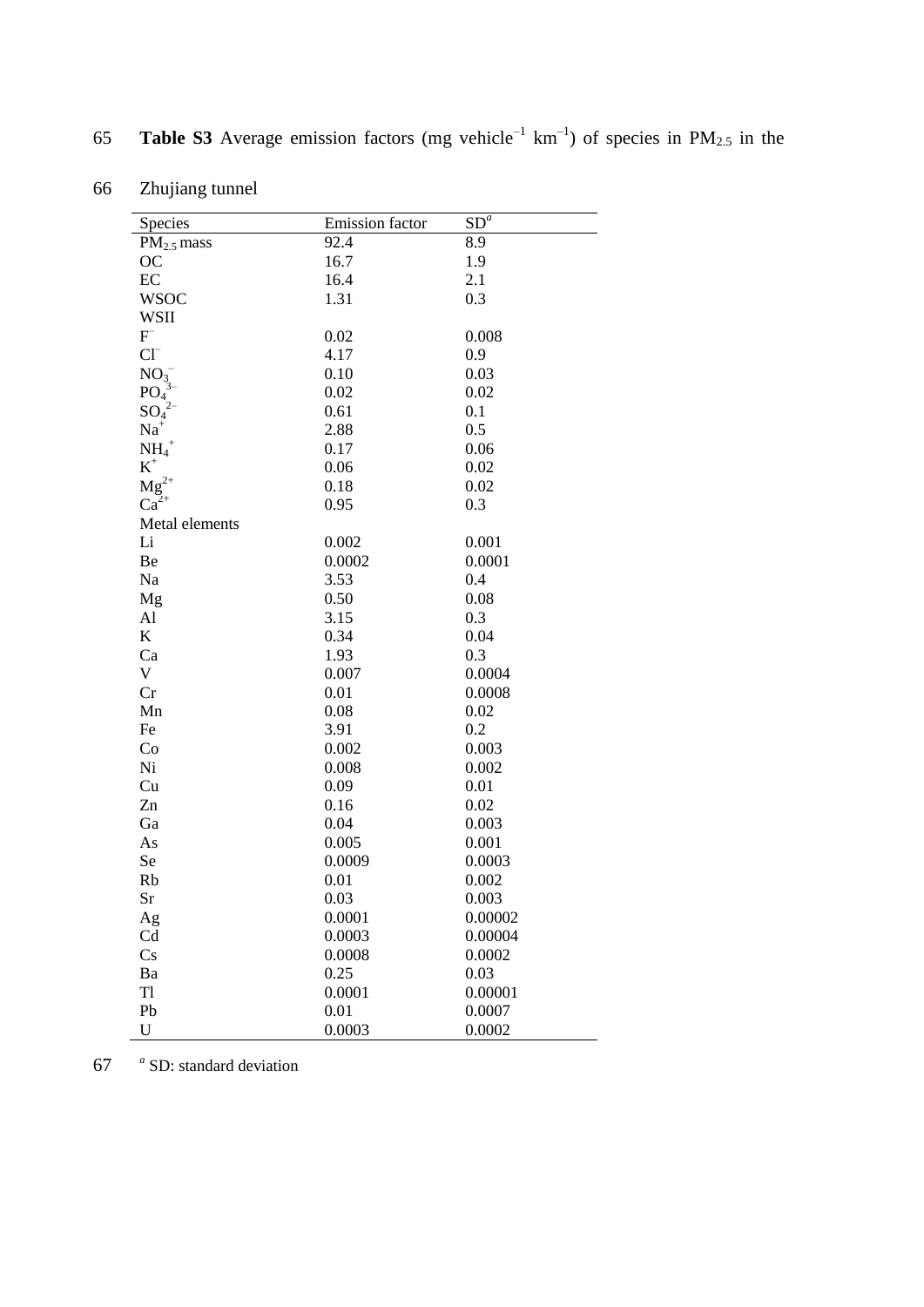| Species            | Abbr. <sup>a</sup> | EF    | SD <sup>b</sup> | <b>Species</b>                           | Abbr.                  | EF    | <b>SD</b> |
|--------------------|--------------------|-------|-----------------|------------------------------------------|------------------------|-------|-----------|
| n-Alkanes          |                    |       |                 | chrysene                                 | CHR                    | 0.761 | 0.08      |
| n-hendecane        | C11                | 0.27  | 0.12            | benzo[b]fluoranthene                     | <b>BbF</b>             | 0.351 | 0.05      |
| n-dodecane         | C12                | 0.33  | 0.15            | benzo[k]fluoranthene                     | <b>BkF</b>             | 0.133 | 0.02      |
| n-tridecane        | C13                | 0.22  | 0.04            | benzo[a]pyrene                           | BaP                    | 0.416 | 0.05      |
| n-tetradecane      | C14                | 0.50  | 0.15            | indeno[cd]pyrene                         | IcdP                   | 0.209 | 0.04      |
| n-pentadecane      | C15                | 0.66  | 0.17            | dibenzo[ah]anthrathene                   | DBahA                  | 0.023 | 0.003     |
| n-hexadance        | C16                | 1.10  | 0.33            | benzo[ghi]perylene                       | <b>BghiP</b>           | 0.622 | 0.09      |
| n-heptandecane     | C17                | 1.12  | 0.23            | Hopanes                                  |                        |       |           |
| n-octadecane       | C18                | 1.35  | 0.20            | 22,29,30-trisnorhopane                   | <b>Ts</b>              | 1.25  | 0.09      |
| n-nonadecane       | C19                | 1.85  | 0.18            | $17\alpha$ H-22,29,30-trisnorhopane      | Tm                     | 1.49  | 0.11      |
| n-eicosane         | C20                | 2.84  | 0.24            | norhopane                                | HP29                   | 5.75  | 0.42      |
| n-heneicosane      | C21                | 4.46  | 0.40            | hopane                                   | HP30                   | 9.14  | 0.68      |
| n-docosane         | C22                | 7.22  | 0.65            | 22S-homohopane                           | <b>HP31S</b>           | 3.13  | 0.22      |
| n-tricosane        | C <sub>23</sub>    | 10.6  | 0.91            | 22R-homohopane                           | HP31R                  | 2.17  | 0.16      |
| n-tetracosane      | C <sub>24</sub>    | 13.3  | 1.11            | 22S-bishomohopane                        | <b>HP32S</b>           | 2.06  | 0.14      |
| n-pentacosane      | C <sub>25</sub>    | 10.9  | 0.87            | 22R-bishomohopane                        | HP32R                  | 1.61  | 0.10      |
| n-hexacosane       | C <sub>26</sub>    | 7.98  | 0.54            | 22S-trishomohopane                       | HP33S                  | 1.54  | 0.09      |
| n-heptacosane      | C27                | 7.94  | 0.62            | 22R-trishomohopane                       | HP33R                  | 1.02  | 0.06      |
| n-octacosane       | C28                | 5.76  | 0.51            | 22S-tetrahomohopane                      | HP34S                  | 1.02  | 0.07      |
| n-nonacosane       | C29                | 3.62  | 0.59            | 22R-tetrahomohopane                      | HP34R                  | 0.65  | 0.04      |
| n-triacontane      | C30                | 3.36  | 0.45            | 22S-pentahomohopane                      | HP35S                  | 0.73  | 0.04      |
| n-hentriacontane   | C <sub>31</sub>    | 1.35  | 0.88            | 22R-pentahomohopane                      | HP35R                  | 0.46  | 0.03      |
| n-dotriacontane    | C32                | 2.10  | 0.36            | <b>Steranes</b>                          |                        |       |           |
| n-tritriacontane   | C <sub>33</sub>    | 0.50  | 0.38            | $C27a\alpha\alpha$ -cholestane(20S)      | $27a\alpha\alpha$ S    | 0.46  | 0.04      |
| n-tetratriacontane | C <sub>34</sub>    | 1.63  | 0.24            | $C27\alpha\beta\beta$ -cholestane (20R)  | $27\alpha\beta\beta R$ | 0.69  | 0.05      |
| n-pentatriacontane | C <sub>35</sub>    | 0.68  | 0.14            | $C27\alpha\beta\beta$ -cholestane(20S)   | $27\alpha\beta\beta S$ | 0.55  | 0.04      |
| n-pexatriacontane  | C <sub>36</sub>    | 0.27  | 0.08            | $C27$ ααα-cholestane (20R)               | $27a\alpha\alpha R$    | 0.56  | 0.05      |
| PAHs               |                    |       |                 | C28 $\alpha$ a $\alpha$ -ergostane (20S) | $28a\alpha aS$         | 0.31  | 0.03      |
| acenaphthylene     | <b>ACY</b>         | 0.028 | 0.01            | $C28\alpha\beta\beta$ -ergostane (20R)   | $28\alpha\beta\beta R$ | 0.60  | 0.05      |
| acenaphthene       | <b>ACE</b>         | 0.006 | 0.001           | $C28\alpha\beta\beta$ -ergostane (20S)   | $28\alpha\beta\beta S$ | 0.49  | 0.05      |
| fluorene           | <b>FLO</b>         | 0.047 | 0.004           | C28 $\alpha$ a $\alpha$ -ergostane (20R) | $28a\alpha\alpha R$    | 0.55  | 0.05      |
| phenanthrene       | PHE                | 0.374 | 0.04            | $C29a\alpha\alpha$ -stigmastane(20S)     | $29a\alpha aS$         | 0.85  | 0.07      |
| anthracene         | <b>ANT</b>         | 0.068 | 0.01            | $C29\alpha\beta\beta$ -stigmastane(20R)  | 29αββR                 | 0.97  | 0.07      |
| fluoranthene       | <b>FLA</b>         | 0.523 | 0.06            | $C29\alpha\beta\beta$ -stigmastane(20S)  | $29\alpha\beta\beta S$ | 0.84  | 0.06      |
| pyrene             | <b>PYR</b>         | 0.890 | 0.10            | $C29a\alpha\alpha$ -stigmastane(20R)     | $29a\alpha\alpha R$    | 0.72  | 0.06      |
| benz[a]anthracene  | BaA                | 0.568 | 0.06            |                                          |                        |       |           |

69 PM $_{2.5}$  in the Zhujiang tunnel

70  $a^a$  Abbr.: abbreviation  $b^b$  SD: standard deviation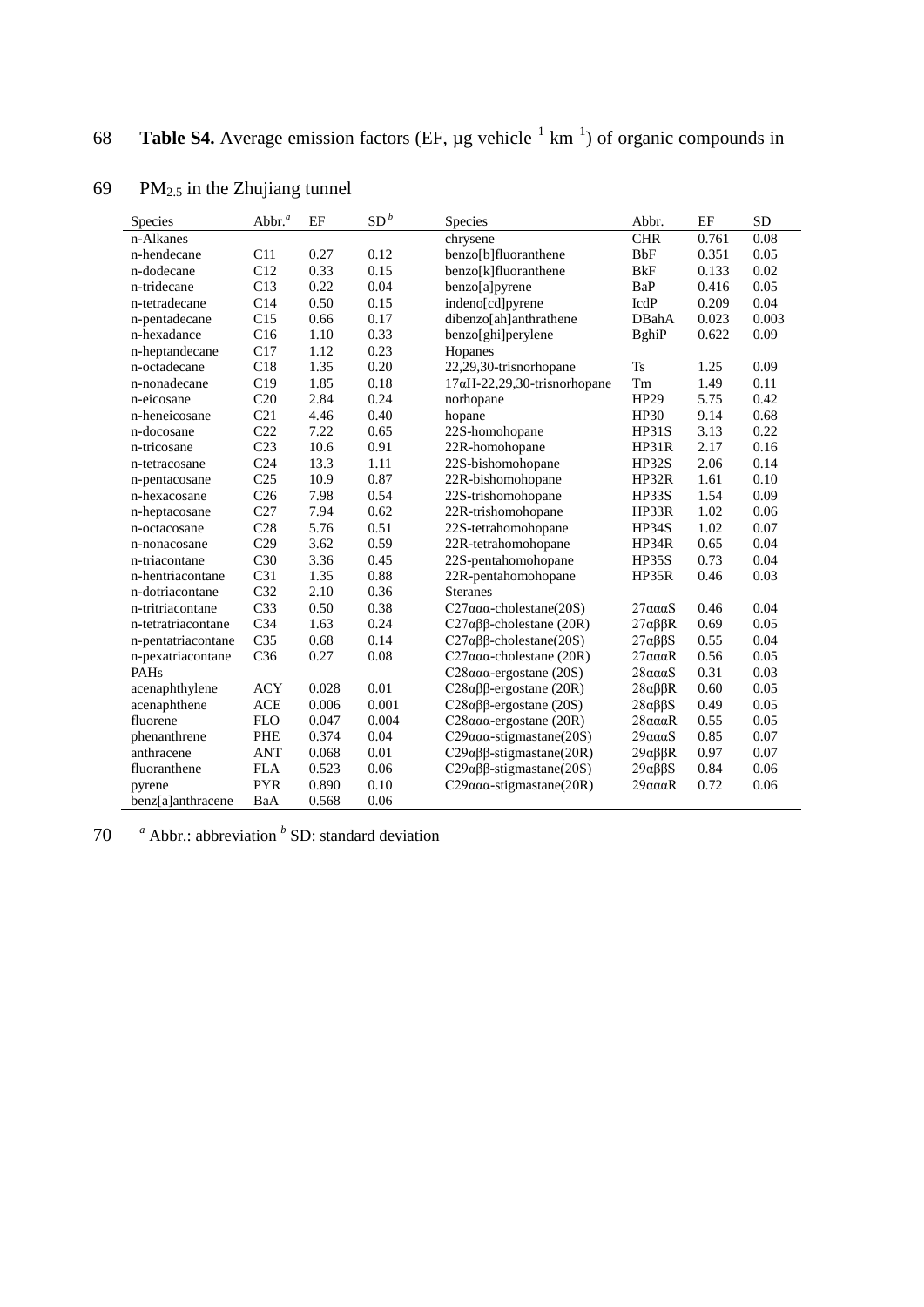| Species                      | Zhujiang tunnel<br>2013, China <sup>a</sup> | Zhujiang<br>tunnel 2004,<br>China | Chung-Liao<br>tunnel,<br>Taiwan | Kaisernuhlen<br>tunnel,<br>Austria | Sepulveda<br>tunnel,<br><b>USA</b>    | Howell<br>tunnel,<br><b>USA</b> |
|------------------------------|---------------------------------------------|-----------------------------------|---------------------------------|------------------------------------|---------------------------------------|---------------------------------|
| Mass                         | 92.4(8.9)                                   | 110                               | 38                              | 26                                 | 52                                    | 39.3                            |
| OC                           | 16.7(1.9)                                   | 24.3                              | 4.67                            | 5.4                                | 19.3                                  | 12.9                            |
| $\rm EC$                     | 16.4(2.1)                                   | 49.6                              | 15.1                            | 17.8                               | 25.5                                  | 10.8                            |
| <b>WSOC</b>                  | 1.31(0.3)                                   |                                   |                                 |                                    |                                       |                                 |
| $F^-$                        | 0.02(0.008)                                 |                                   |                                 |                                    |                                       |                                 |
| $Cl^{-}$                     | 4.17(0.9)                                   | 0.98                              | 0.09                            |                                    | 0.67                                  |                                 |
| NO <sub>2</sub>              | BDL <sup>b</sup>                            |                                   | 0.027                           |                                    |                                       |                                 |
| $Br^-$                       | <b>BDL</b>                                  |                                   |                                 |                                    |                                       |                                 |
| NO <sub>3</sub>              | 0.10(0.03)                                  | 1.37                              | 0.374                           |                                    | 3.27                                  |                                 |
| PO <sub>4</sub> <sup>3</sup> | 0.02(0.02)                                  |                                   |                                 |                                    |                                       |                                 |
| $SO_4^{2-}$                  | 0.61(0.1)                                   | 3.87                              | 0.917                           |                                    | 1.77                                  |                                 |
| $\rm Li^+$                   | <b>BDL</b>                                  |                                   |                                 |                                    |                                       |                                 |
| $Na+$                        | 2.88(0.5)                                   |                                   | 0.201                           |                                    |                                       |                                 |
| $NH4+$                       | 0.17(0.06)                                  | 0.80                              | 0.151                           |                                    | 1.61                                  |                                 |
| $\mbox{K}^+$                 | 0.06(0.02)                                  |                                   | 0.029                           |                                    |                                       |                                 |
| $\rm Mg^{2+}$                | 0.18(0.02)                                  |                                   | 0.031                           |                                    |                                       |                                 |
| $Ca^{2+}$                    | 0.95(0.3)                                   |                                   | 0.162                           |                                    |                                       |                                 |
| $\rm Li$                     | 0.002(0.001)                                |                                   |                                 |                                    |                                       |                                 |
| $\rm Be$                     | 0.0002(0.0001)                              |                                   |                                 |                                    |                                       |                                 |
| Na                           | 3.53(0.4)                                   | 0.37                              | 1.05                            |                                    | 0.3                                   | 0.038                           |
| Mg                           | 0.50(0.08)                                  | 0.22                              | 0.112                           | 0.08                               | 0.26                                  | 0.044                           |
| $\mathbf{A}$ l               | 3.15(0.3)                                   |                                   | 0.405                           | 0.47                               |                                       |                                 |
| K                            | 0.34(0.04)                                  | 0.14                              | 0.379                           |                                    | 0.08                                  | 0.065                           |
| Ca                           | 1.93(0.3)                                   | 0.64                              | 0.428                           | 0.27                               | 0.3                                   | 0.43                            |
| $\mathbf V$                  | 0.007(0.0004)                               | 0.0015                            | 0.013                           | 0.002                              | 0.05                                  | 0.0004                          |
| Cr                           | 0.01(0.0008)                                | 0.0054                            | 0.072                           |                                    | 0.02                                  | 0.0018                          |
| Mn                           | 0.08(0.02)                                  | 0.019                             | 0.152                           | 0.006                              | 0.02                                  | 0.006                           |
| Fe                           | 3.91(0.2)                                   | 1.12                              | 0.582                           | 0.77                               | 2.79                                  | 0.55                            |
| Co                           | 0.002(0.003)                                | 0.00013                           | 0.015                           |                                    |                                       | 0.0004                          |
| Ni                           | 0.008(0.002)                                | 0.0034                            | 0.009                           |                                    | 0.01                                  | 0.009                           |
| Cu                           | 0.09(0.01)                                  | 0.034                             | 0.037                           | 0.041                              | 0.17                                  | 0.012                           |
| Zn                           | 0.16(0.02)                                  | 0.078                             | 0.149                           | 0.034                              | 0.14                                  | 0.028                           |
| Ga                           | 0.04(0.003)                                 |                                   |                                 |                                    |                                       |                                 |
| As                           | 0.005(0.001)                                | 0.002                             | 0.015                           |                                    |                                       | 0.00045                         |
| Se                           | 0.0009(0.0003)                              |                                   | 0.049                           |                                    |                                       |                                 |
| Rb                           | 0.01(0.002)                                 |                                   |                                 |                                    |                                       |                                 |
| Sr                           | 0.03(0.003)                                 |                                   | 0.008                           | 0.001                              |                                       |                                 |
| Ag                           | 0.0001(0.00002)                             |                                   |                                 |                                    |                                       |                                 |
| Cd                           | 0.0003(0.00004)                             | 0.00049                           | 0.001                           |                                    | 0.02                                  | 0.00005                         |
| Cs                           | 0.0008(0.0002)                              |                                   |                                 |                                    |                                       |                                 |
| Ba                           | 0.25(0.03)                                  |                                   | 0.04                            | 0.015                              |                                       |                                 |
| T1                           | 0.0001(0.00001)                             | 0.00004                           |                                 |                                    |                                       |                                 |
| Pb                           | 0.01(0.0007)                                | 0.014                             | 0.292                           |                                    | 0.03                                  | 0.001                           |
| $\mathbf U$                  | 0.0003(0.0002)                              | 0.00004                           |                                 |                                    |                                       |                                 |
| Reference                    | this study                                  | (He et al.,<br>2008)              | (Chiang and<br>Huang,<br>2009)  | (Handler<br>et<br>al., 2008)       | (Gillies)<br>and<br>Gertler,<br>2000) | (Lough<br>et<br>al., 2005)      |

72 study and comparisons with other tunnel studies

73 *a* Values in parentheses indicate associated uncertainties (standard deviation); <sup>*b*</sup> BDL, below detection limit.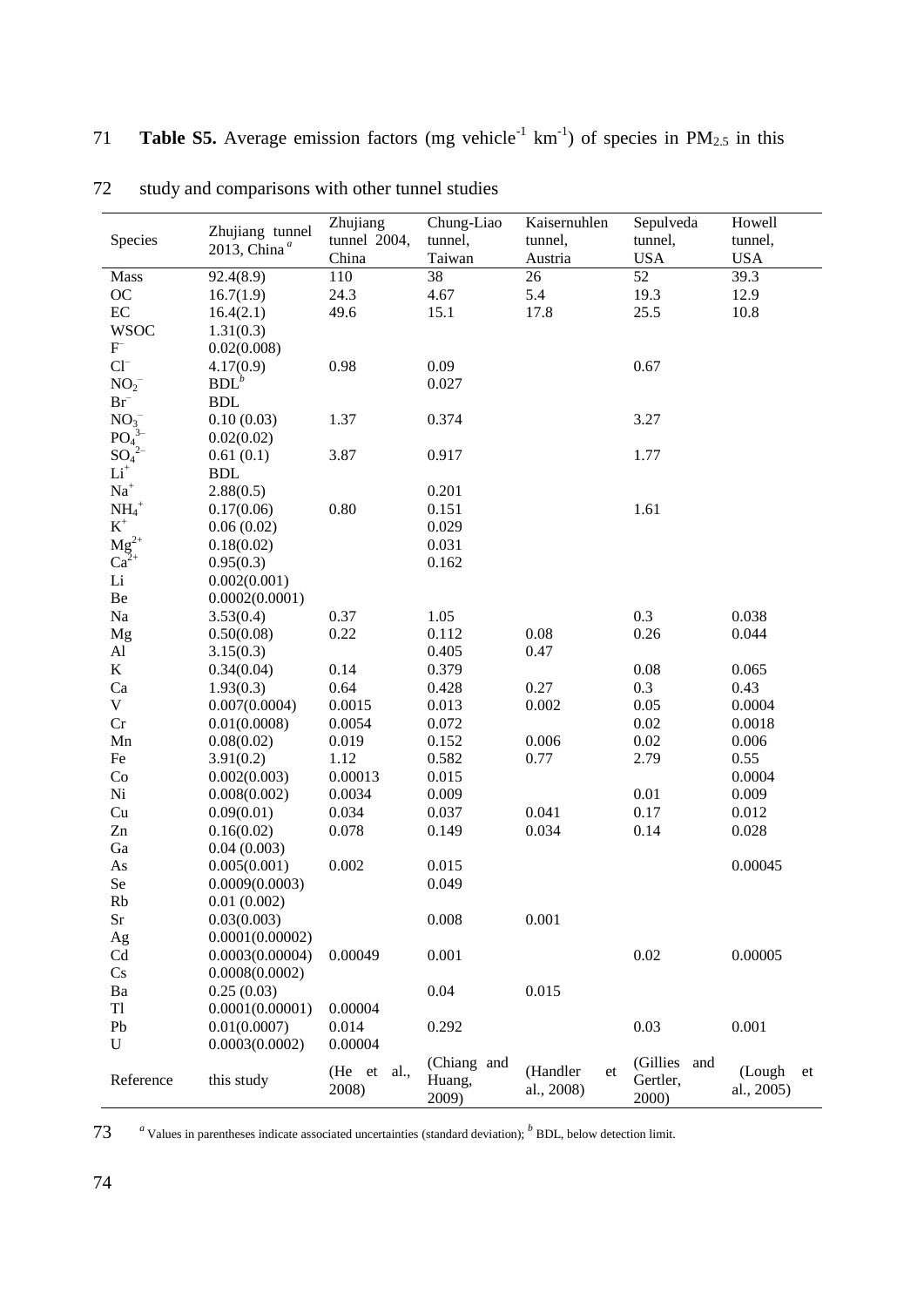| <b>PAH</b>   | $\mathrm{TEF}^a$ | Zhujiang tunnel 2004 | Zhujiang tunnel 2013 |
|--------------|------------------|----------------------|----------------------|
| <b>ACY</b>   | 0.001            |                      | 0.00003              |
| <b>ACE</b>   | 0.001            |                      | 0.00001              |
| <b>FLO</b>   | 0.001            |                      | 0.00005              |
| PHE          | 0.001            | 0.003                | 0.00037              |
| <b>ANT</b>   | 0.01             | 0.002                | 0.00068              |
| <b>FLA</b>   | 0.001            | 0.002                | 0.00052              |
| <b>PYR</b>   | 0.001            | 0.003                | 0.00089              |
| BaA          | 0.1              | 0.175                | 0.05679              |
| <b>CHR</b>   | 0.01             | 0.022                | 0.00761              |
| <b>BbF</b>   | 0.1              | 0.510                | 0.03508              |
| <b>BkF</b>   | 0.1              | 0.139                | 0.01334              |
| <b>BaP</b>   | $\mathbf{1}$     | 3.500                | 0.41558              |
| IcdP         | 0.1              | 0.247                | 0.02093              |
| <b>DBahA</b> | 0.1              |                      | 0.00232              |
| <b>BghiP</b> | 0.01             | 0.094                | 0.00622              |
| total        |                  | 4.70                 | 0.561                |

**Table S6.** BaPeq emission factors ( $\mu$ g vehicle<sup>-1</sup> km<sup>-1</sup>) of vehicle from Zhujiang tunnel

76 2004 and 2013

77 TEF: toxic equivalency factors, proposed by [\(Nisbet and Lagoy, 1992\)](#page-12-2).

78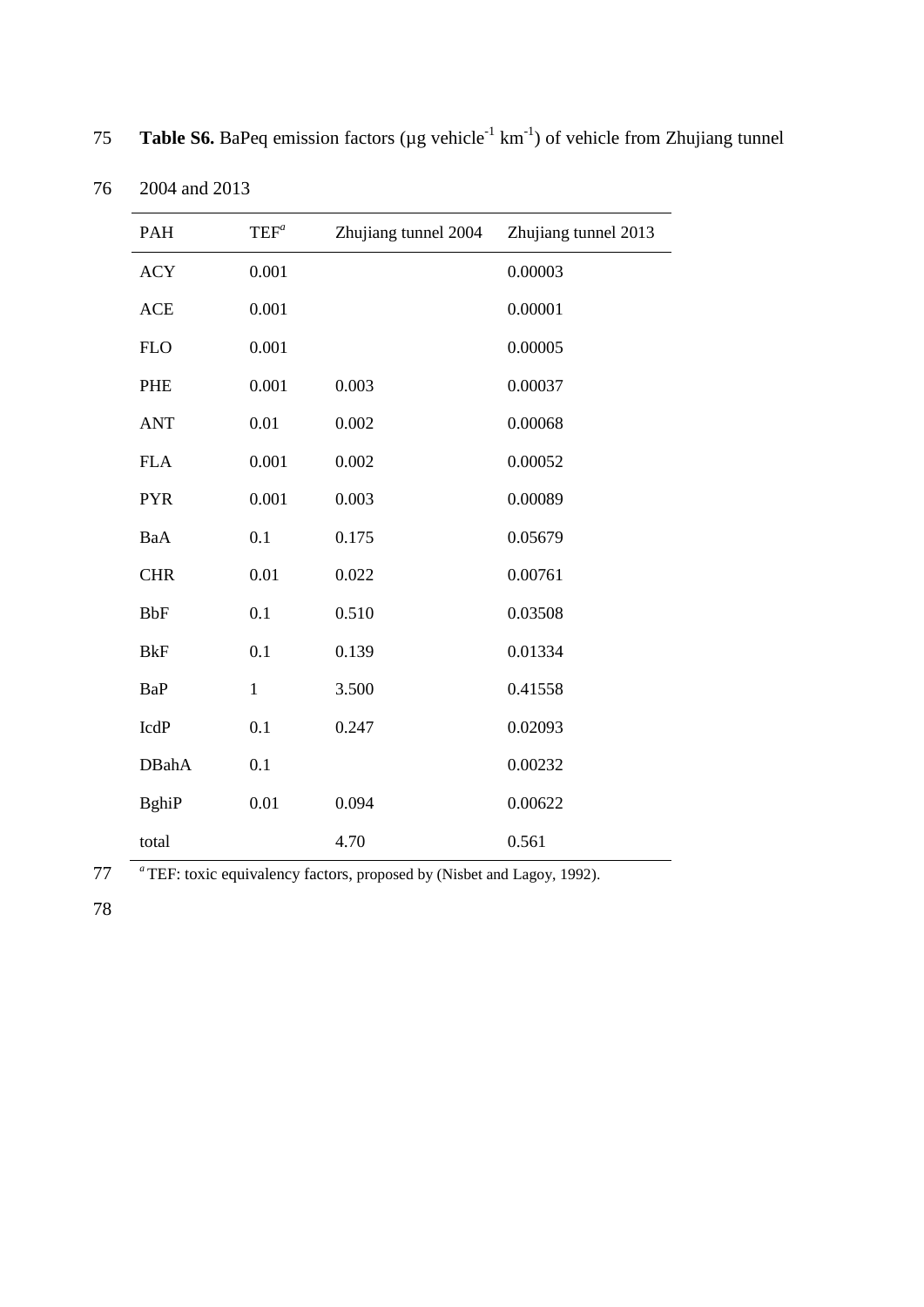

**Fig. S1.** Relative distributions of hopanes in different studies (this study; [\(He et al.,](#page-11-0) 

[2008\)](#page-11-0);[\(He et al., 2006\);\(Frase](#page-11-5)[r et al., 1998\);\(Chellam et](#page-11-6) [al., 2005\)\).](#page-11-7)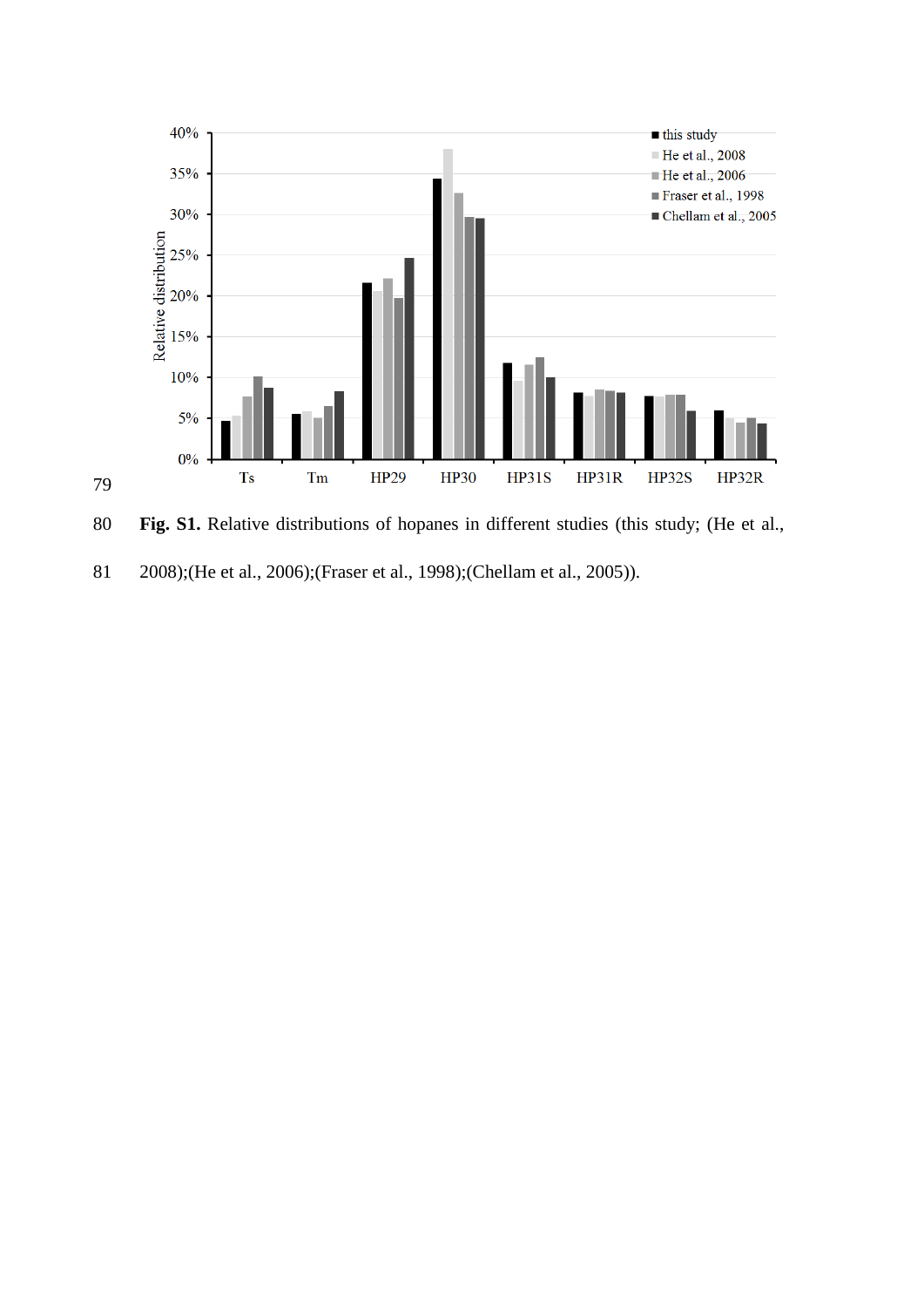#### **References**

<span id="page-11-7"></span>

|  |  |  |  |  |  |  |  |  |  |  |  | 83 Chellam, S., Kulkarni, P., and Fraser, M. P.: Emissions of Organic Compounds and |  |
|--|--|--|--|--|--|--|--|--|--|--|--|-------------------------------------------------------------------------------------|--|
|--|--|--|--|--|--|--|--|--|--|--|--|-------------------------------------------------------------------------------------|--|

- Trace Metals in Fine Particulate Matter from Motor Vehicles: A Tunnel Study in Houston, Texas, J. Air Waste Manage., 55, 60-72, 2005.
- <span id="page-11-1"></span>Chiang, H. L., and Huang, Y. S.: Particulate matter emissions from on-road vehicles
- in a freeway tunnel study, Atmos. Environ., 43, 4014-4022, 2009.
- <span id="page-11-6"></span>Fraser, M. P., Cass, G. R., and Simoneit, B. R. T.: Gas-phase and particle-phase
- organic compounds emitted from motor vehicle traffic in a Los Angeles roadway
- tunnel, Environ. Sci. Technol., 32, 2051-2060, 1998.
- <span id="page-11-3"></span> Gillies, J. A., and Gertler, A. W.: Comparison and evaluation of chemically speciated mobile source PM2.5 particulate matter profiles, J. Air Waste Manage., 50, 1459-1480, 2000.
- <span id="page-11-2"></span> Handler, M., Puls, C., Zbiral, J., Marr, I., Puxbaum, H., and Limbeck, A.: Size and composition of particulate emissions from motor vehicles in the Kaisermuhlen-Tunnel, Vienna, Atmos. Environ., 42, 2173-2186, 2008.
- <span id="page-11-5"></span> He, L. Y., Hu, M., Huang, X. F., Zhang, Y. H., Yu, B. D., and Liu, D. Q.: Chemical characterization of fine particles from on-road vehicles in the Wutong tunnel in Shenzhen, China, Chemosphere, 62, 1565-1573, 2006.
- <span id="page-11-0"></span> He, L. Y., Hu, M., Zhang, Y. H., Huang, X. F., and Yao, T. T.: Fine particle emissions from on-road vehicles in the Zhujiang Tunnel, China, Environ. Sci. Technol., 42, 4461-4466, 2008.
- <span id="page-11-4"></span>Lough, G. C., Schauer, J. J., Park, J. S., Shafer, M. M., Deminter, J. T., and Weinstein,